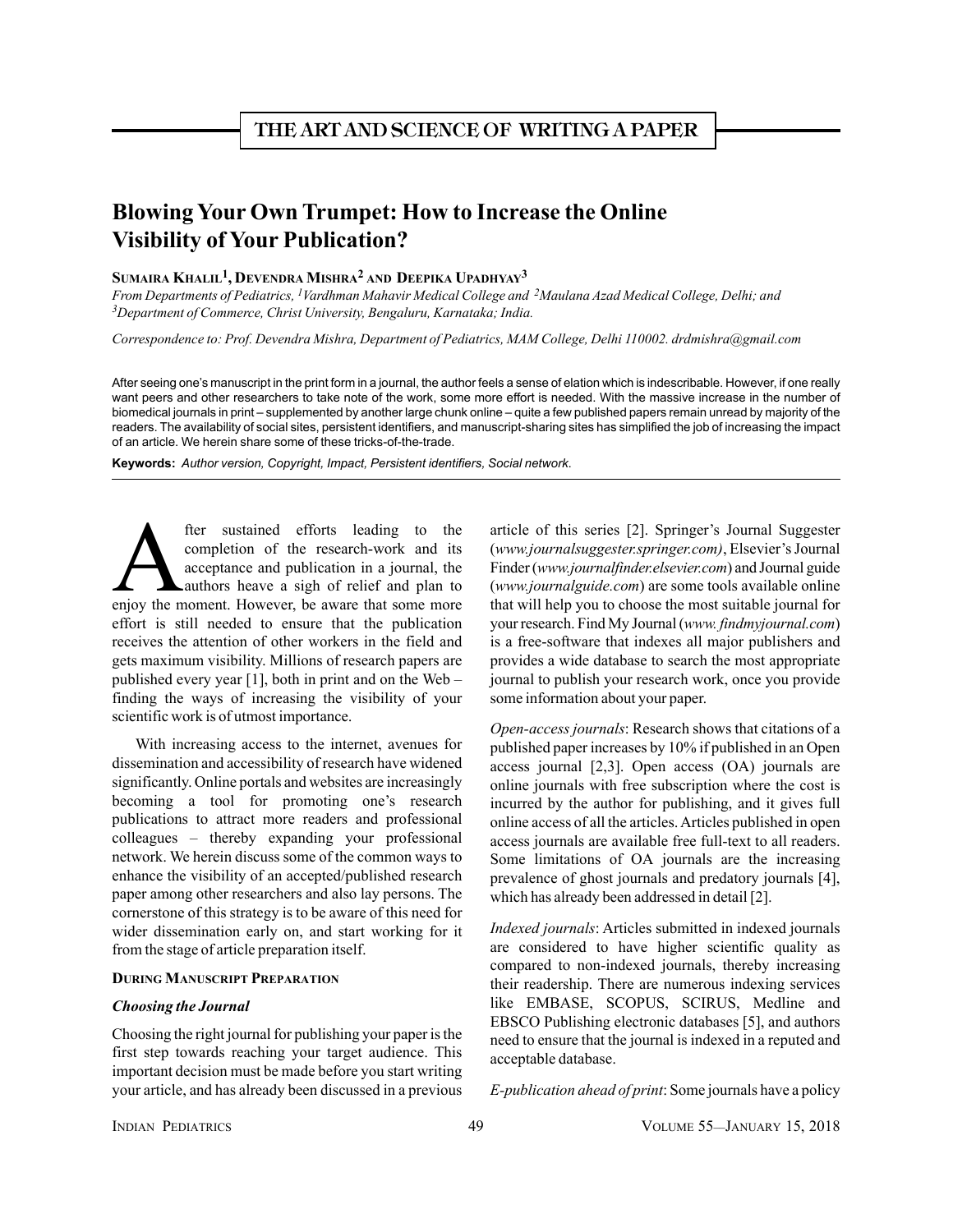of publishing accepted papers on their website, prior to their scheduling for the print issue. These are posted to the website for making them available to readers, ahead of their publication in print (though the text may undergo some changes in the final version after proof-reading). Publication in such journals makes your accepted manuscript available online very soon after acceptance, thereby precluding the delay till print issue.

## *Title and Abstract*

The Title and Abstract of an article are most commonly used by the indexing systems and databases for conducting literature search, as has already been detailed [6]. Writing a search engine-friendly Title and Abstract can be one of the ways of ensuring the visibility of your paper to a wider audience [6]. Thus, write a concise and interesting description (50-100 words) emphasizing the prudent points, and anything new added to the existing knowledge as Abstract. Structured abstracts are preferred by most journals but various innovations have also come up in recent times:

*Graphical abstracts*: This is a "single, concise, pictorial and visual summary of the main findings" [7]. These graphical abstracts can be used for promoting your article by tweeting it, sharing on social media, or adding a link to your article. Detailed information regarding graphical abstracts is available at various journal websites.

*Video abstracts*: Some journals also ask for a video abstract, linked to the e-version of the paper once they are accepted for publication [7]. These are about 5-minute videos describing the main aim and results of the paper using animation and graphical representation. Tips to prepare a video abstract are also available at the author services pages of many publishers.

*Tweetable abstracts:* Some journals, apart from traditional abstracts, also ask for a tweetable abstract [7], comprising of a summary of the aim and results of the study in about 100 words. This facilitates rapid dissemination of information to a wider audience.

### **AFTER PUBLICATION**

After the publication of the article, the authors' efforts should be directed to ensure that it reaches the widest possible (and most appropriate) audiences. This can be done by making it available on the Web, and sharing information about it through social networks and professional networks.

### *Using the Worldwide Web*

There are innumerable opportunities on the Web for disseminating information about your published paper, and sharing it with interested professionals (*Box* **1**).

#### **BOX 1 HIGHLIGHTING YOUR ARTICLE ON THE WEB**

- Talk about your research on social media *e.g.*, blogs, Facebook.
- Share your e-print link with your networks.
- Add a link to your article on your email signature.
- Add your article to reading lists.
- Post a link to your article on your profile on all professional or academic networks you're a member of.
- Put a link to your article on your institutional profile page, your personal webpage or any project websites.

*Using personal e-mail*: You could very well include your article in your email signature. Some journals even provide a free service for preparing a banner related to your paper, so that it can be placed at the bottom of all your e-mails. As many of the persons you correspond by e-mail are also working in the same field, this method is most likely to reach a relevant audience. In addition, a short message (with/without a link) can also be posted to any discussion lists or Listserves you are a member of.

*Online repositories*: These are created by single institutions, cross-institutional or departmental; where members of the institution can deposit their research work; which is freely accessible. Institutional repositories preserve and disseminate the research output of the institution in the form of digital copies of major research projects, dissertations, published papers of faculty, etc. at the institutional website for free access by other researchers. The contents available are mainly theses, unpublished research projects, pre-prints, postprints and research reports and does not undergo a peer review process *e.g*., D Space is a repository created by the Massachusetts Institute of Technology to manage and disseminate all the research and intellectual output from the university [8].

Even if your departmental/institutional website does not currently have an archiving system, you can still use the institutional website to embed links to your published paper.

*Social Science Research Network (SSRN)*: The Social Science Research Network (SSRN) is a popular website which provides for dissemination of research papers and scholarly work in the area of social sciences and humanities. It is an open access repository for the scholarly community wherein articles/papers can be uploaded for free access by those who have an account on the website.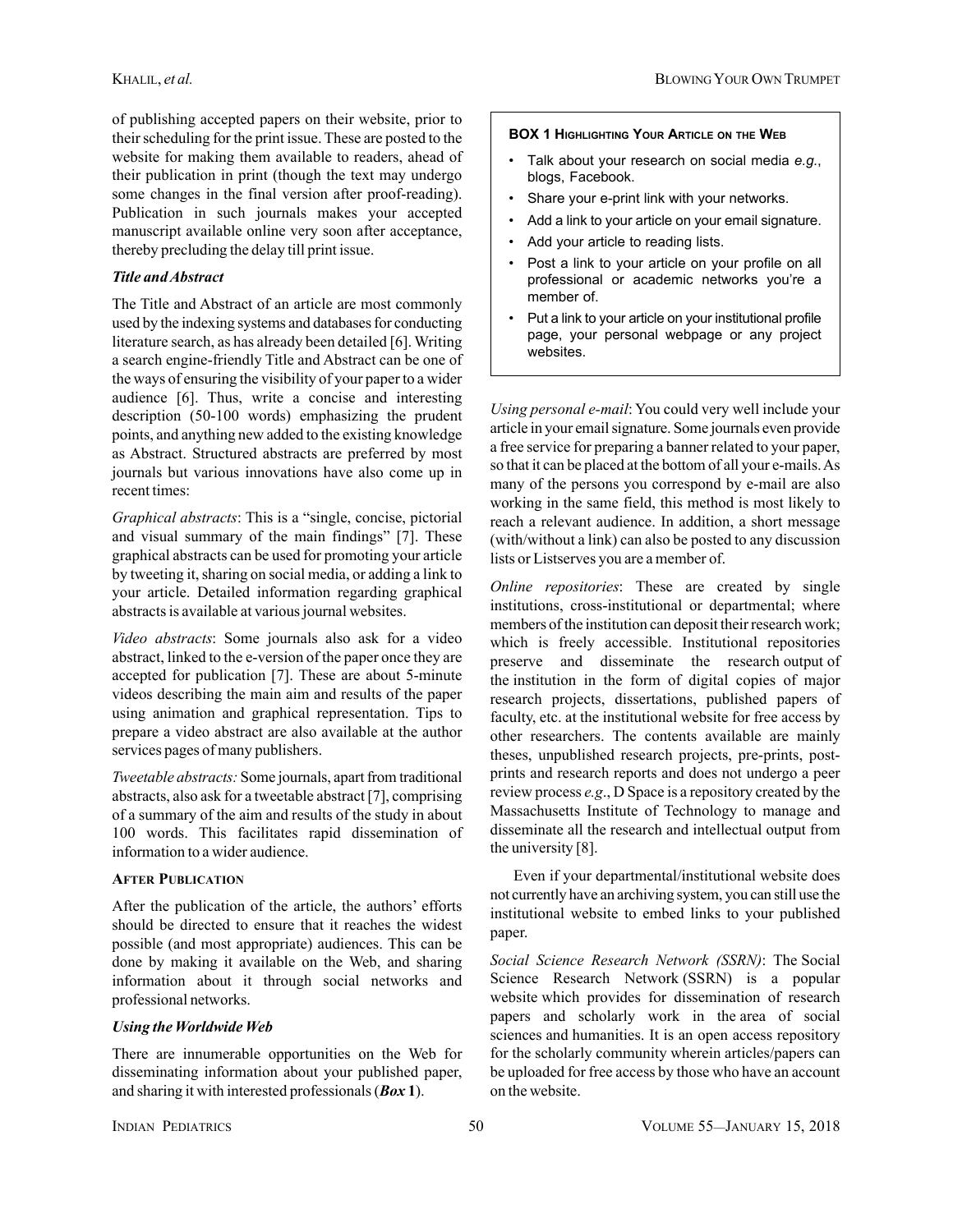The functioning of Open access repositories can be monitored by Registry of Open Access Repository (ROAR) and Open Directory of Open Access Repository (Open DOAR) [9]. One should utilize repositories to make available their published paper (even if it is only in the abstract format), as this practice leads to a wider access to the research, thereby increasing its visibility. However, before sharing the full-text of your published paper on any such website, do check with the journal where it is published – many journals do not permit archiving of full-text articles, not even self-archiving!

*Self-archiving*: One of the ways of self-archiving accepted article is through creation of personal websites that makes the article open access, thereby increasing its impact and citations. Personal websites are created by individual researchers where they post information regarding their article along with their personal details, a *Curriculum Vitae*, list of publications, research interest, experience and expertise, and research projects and conference presentations [10]; thereby, making it a channel that projects their work. It has been found that open access repositories have a lower proportion of citations [11] as compared to personal websites, but the effectiveness of such self-publishing is questionable [12]. There could be varied reasons for creating personal websites, for expression of identity, self-presentation or even entertainment quotient [13,14]. Again, the issue of copyright crops up, as many journals do not permit this self-archiving of the published paper (and they hold the copyright!).

*Search engine optimization (SEO)*: Web-based search engines like Google scholar, Microsoft academic search, Elsevier's Scirus, SciDiver, IEEE Xplore, SciPlore.org and others are commonly used for searching academic articles. These search engines index PDF files of academic articles making it freely accessible online, thereby increasing its visibility [15]. However, with the presence of web spams, the citation counts on google scholar must be taken with a pinch of salt. By optimizing your articles, you guarantee that your articles are indexed and gain a higher ranking in general and academic search engines. SEO of an article helps to keep your article on the top when someone runs a related search on search engines like Google. This leads to greater visibility amongst readers and potentially more citations [16].

There are several ways you can optimize your article for better indexing and ranking in search engines. Using strong keywords and synonyms (preferably incorporating Medical Subject headings from PubMed), the location in the text of these keywords *(i.e.,* in a title *vs.* only in a subheading), the completeness of the metadata, the use of vector graphics for your graphs, and having a public group for your research, are some examples of the techniques [17].

### *Using the Social Network*

With the extensive use of internet, social networking has become one of the most common media for projecting your research work (*Box* **2**). Many researchers post their work on Facebook, Twitter, WECHAT, etc. for widespread visualization, awareness, to start interesting discussions and increasing visibility. Blogs are also an important and very effective way of disseminating information about published research. Using the social media, in addition to disseminating your research to your social circle, is also a good way to reach the lay public, interested patients, and even media personnel, sometimes leading to mention in the media publications, if it is a newsworthy research.

There are multiple scientific social networks like Research gate, Linked in, Mendeley and Academia.edu. In these academic networking sites, apart from projecting your research work, you can also build a complete picture of your professional achievements and research interests.

*Research Gate*: Research gate is one of the more popular scientific social networking website where you can read and share publications, create personal profile for sharing your research work from the project-stage till they are accepted for publications, and is an excellent platform for generating discussions [18] and connecting with other academicians; thereby, making your research visible. Researchers must have a user ID with the website through which they can freely upload their articles/working papers/conference papers and scholarly works for free access by other users. Research gate also has its own citation impact measurement in form of RG Score. In recent years, it has been noted that many article published

| <b>BOX 2 WRITING ABOUT YOUR RESEARCH ON THE WEB</b>                            |
|--------------------------------------------------------------------------------|
| • Remember, non-professionals and general<br>audience may also read your post. |
| • Keep the language as simple and jargon-free as<br>possible.                  |

- Avoid over-simplification of study-implications.
- Avoid inflating the importance of yours findings.
- Provide links to supporting material and your institutional/personal websites.
- Tag friends, colleagues, and other researchers in the same field.
- Provide figures / illustrations / pictures; they generate interest.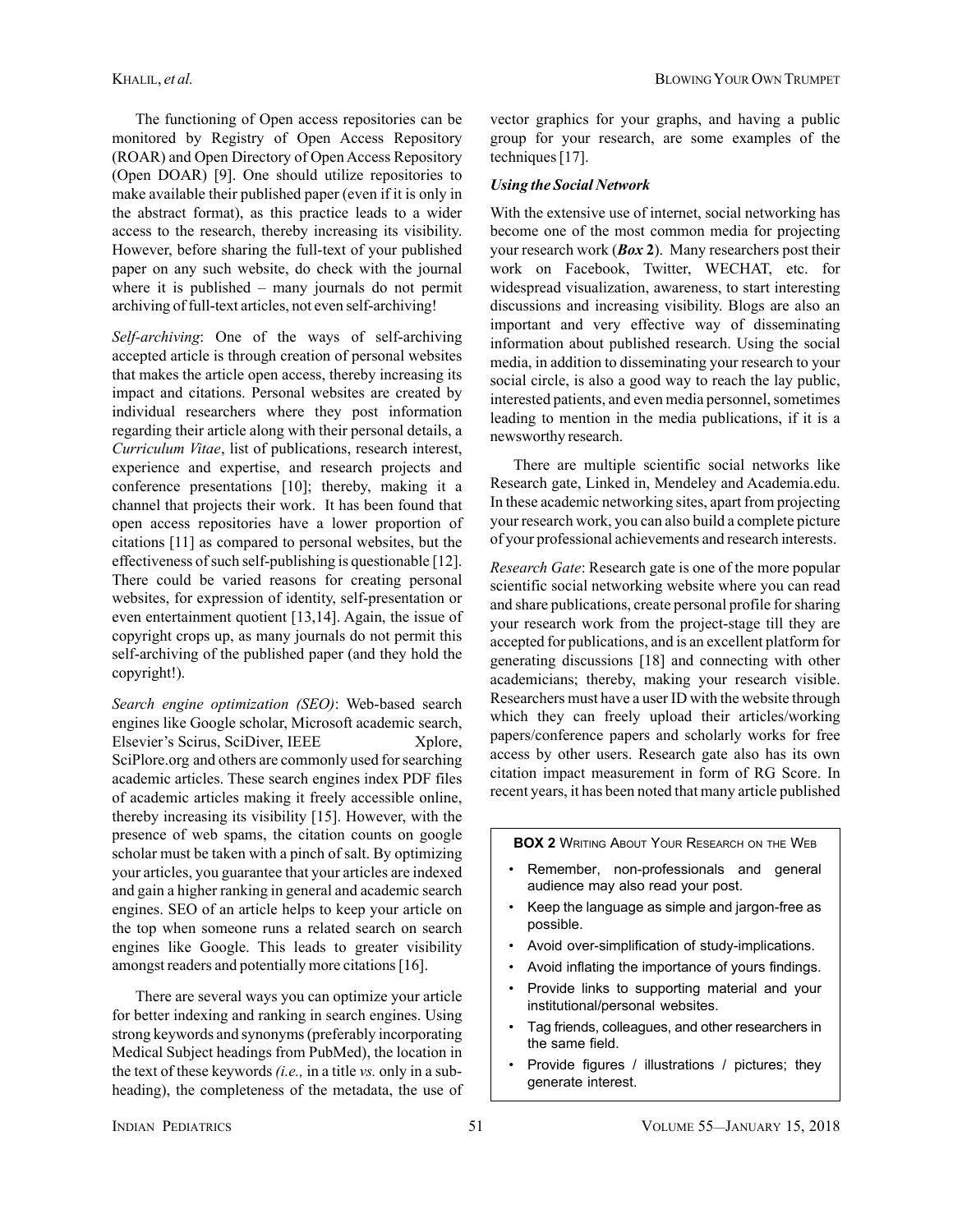in 'ghost' or 'predatory journals' are also visible on Research gate, highlighting the poor reliability of such websites [19].

*SciENcv (Science Experts Network Curriculum Vitae*): The National Center for Biotechnology Information (NCBI), in addition to the PubMed, also provides a researcher profile system for researchers who apply for, receive or are associated with research investments from US federal agencies. SciENcv is available at My NCBI on the NCBI website (*https://www.ncbi.nlm.nih.gov/ sciencv/*).

*Atlas of Science*: This is another free website that aims to disseminate scientific information, especially the researcher's own perspective on the results, to the general public at a faster speed. This, by-invitation service, permits the researcher to write and publish a short lay summary of their peer-reviewed published article (including illustrations), which is then available at the Atlas of Science website [20]. The service is free to both the authors and the readers.

Kudos is another free web-based service that helps researchers increase the visibility and impact of their publications, in addition to providing the facility of providing short lay person summary of research for sharing with various website. Various article metrics are also provided (*https://www.growkudos.com/about*).

## *Using the Journal's Services*

Once a manuscript is accepted by a journal, the journal has an almost equal stake in the increased visibility and citation of the article. Thus, most journals have developed various mechanisms for increasing the visibility and accessibility of the published article, and their help pages guide authors on utilizing these. Some of these are:

*E-prints:* Providing e-prints of the published paper is a method of increasing visibility of accepted articles *e.g.,* authors of any article published in a Taylor and Francis journal get a limited number of free e-prints to share with their colleagues in order to enhance its visibility [21]. Eprints can also be shared by linking it to one's e-mail or posting it on one's twitter account or Facebook; the link provided by the publishers continues to work after the free access allowance is reached, but then it directs people to the abstract page. Another example is the Springer Nature Content Sharing Initiative using a SharedIt link, wherein additionally, the readers are also able to use Enhanced PDF features such as annotation tools, one-click supplements, citation file exports and article metrics [22]. Some journals even provide this free e-Offprint along with the final cover of the respective issue, making it more attractive for sharing.

*Persistent identifiers*: These are unique numbers/ alphanumeric identifiers for scholarly works, either a journal (*e.g*., ISBN) or an individual article (*e.g*., PMID used in PubMed). These are "enduring references to a resource such as a web page, file, image, or other (usually digital) object" [23]. Persistent identifiers can also be used to locate either the resource or information about the resource - usually by using it as a URL. A Digital Object Identifier (DOI) is one such adapted identifier system that provides alpha-numeric identifiers that can be turned into a URL. However, it is a paid system, whereas the Publisher Item Identifier (PII) is another one which is free to use by journals, and is also used by a number of scientific journal publishers [24]. It uses the preexisting ISSN or ISBN of the publication in question, and adds a character for source publication type, an item number, and a check digit.

Persistent identifiers can also be obtained by individual researchers (unique researcher identifiers). Open Researcher and Contributor ID (ORCID) links to an individual's research output and helps in distinguishing researchers from each other [25], and is being increasingly used by journals, institutions and recruiters. Other such identifiers include Researcher ID (integrated with Web of Science) and Scopus ID.

*Direct link to social media*: Some journals provide a direct link to Facebook/Twitter/Pinterest etc. directly from your published paper at their website. Thus, the author is saved the hassle of writing a message and embedding the link to the article at these sites – all this is available readymade at the click of a button.

*Delineated contributor roles*: Although not strictly a method to increase visibility of the article, detailing standardized contributor roles with the article increases the visibility of the individual authors, especially in relation to their core competence with respect to the publication. Some journals, *e.g., Medicine*, have integrated CRediT (Contributor Roles Taxonomy) into their submission system, enabling more transparency to the published work and allowing individual authors to get credit for their specific contributions to the manuscript. The system provides a list of 14 author's contribution roles for selection with each author's name, with more than one contribution permitted for each author [26].

Over the years, the pressure on researchers is not just limited to publishing the research  $-$  it has gone on to creating an impact and demonstrating that impact (by citation metrics *etc*.). With the availability of online media and social network, there are numerous tools available to make your presence felt and increase the visibility of your research, which indirectly increases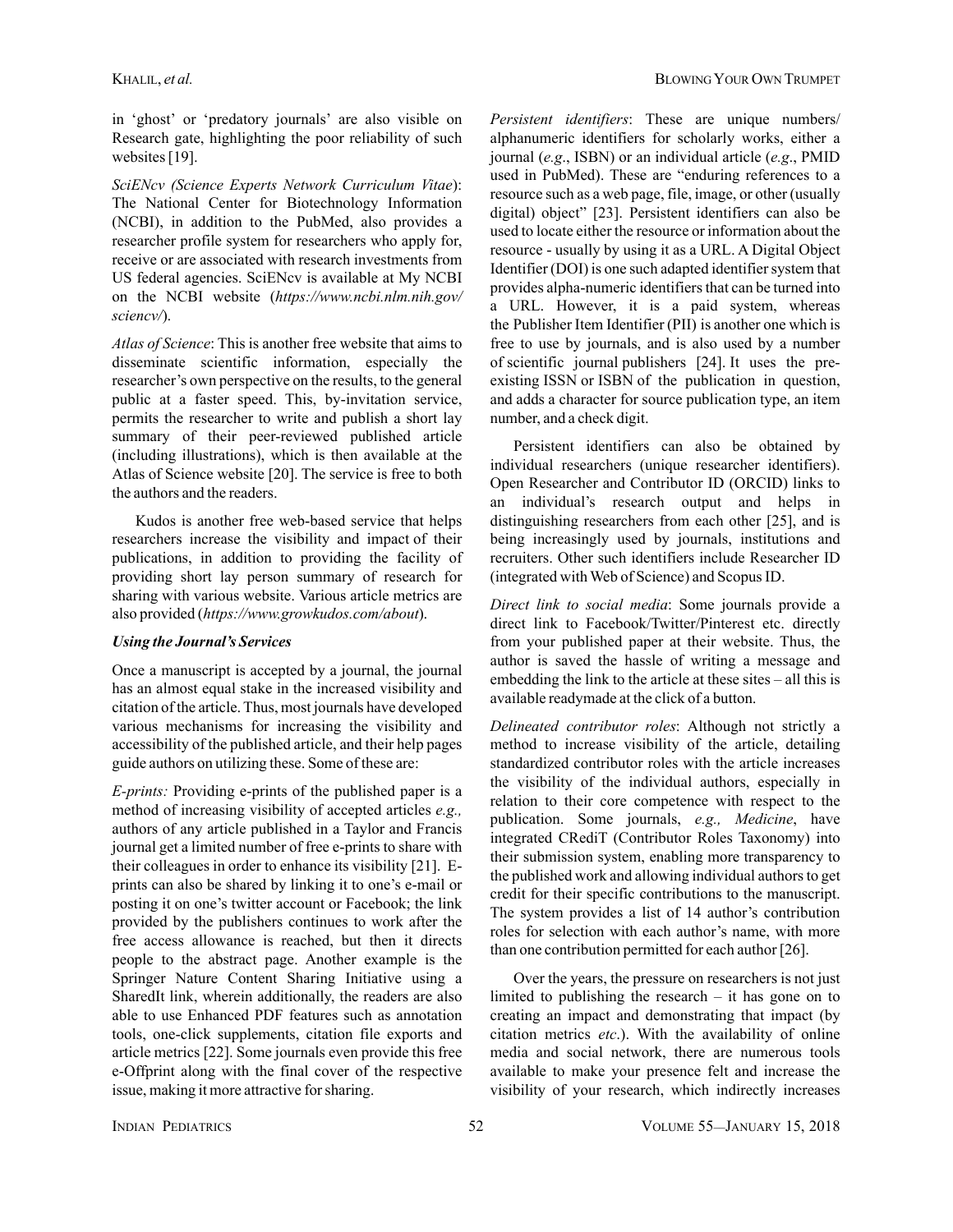#### **BOX 3 INCREASING A PUBLICATION'S VISIBILITY**

*During manuscript preparation*

- Choosing the journal
	- o Best match for your subject-area
	- o Indexed journal, preferably with e-publication ahead of print
- Title & Abstract
	- o Write a search-engine-friendly title and abstract
	- o Use facility for graphical/video/tweetable abstracts

#### *After publication*

- Using the web
	- o Personal e-mail: Share, use article link as a mail header
	- o Online repositories: Upload abstract/full text at such repositories
	- o Self-archiving: Upload link at your personal, or institutional website
	- o Search engine optimization: Optimize your article for identification by search engines
- Using the Social Network: Use your social network to discuss your research.
- Using the Journal's Services: Enquire about and utilize the journal's author services for increasing your publication's visibility.

your citations and helps in expanding your professional network. But these methods also come with their share of drawbacks in the form of ghost journals and web spams. We have discussed a good selection of the armamentarium at your disposal (*Box* **3**), though new ones would be available by the time we are in print; it is up to the authors to remain updated. The right balance between good scientific vigor in research and awareness of modalities to disseminate it will help a researcher in making a stronger academic reputation in the future.

*Contributors*: SK: Literature search and preparation of the initial draft; DU: Search of the Worldwide web for related sites and intellectual contribution to the manuscript preparation; DM: Conceptualization of the idea and preparation of the final manuscript. All authors approved the final manuscript. *Funding*: None; *Competing interest*: None stated.

#### **REFERENCES**

- 1. Jinha AE. Article 50 million: An estimate of the number of scholarly articles in existence. Learned Publishing. 2010;23:258-63.
- 2. Dewan P, Shah D. A writer's dilemma: where to publish and where not to? Indian Pediatr. 2016;53:141-5.
- 3. Jayaprakash K, Rekha AP, Rajendiran S. Open access journals-A study. IOSR J Human Soc Sci. 2013;8:7-9.
- 4. Mirjana I, Miloš R, Vladimir K, Jovana V. Computer science and information systems: Publishing an international open access journal in a developing country. Proceedings of the 5th Belgrade International Open Access Conference, Belgrade; 2012.p. 101-12. Available from: *http://boac.ceon.rs/public/full/5th-bioac.pdf*. Accessed October 1, 2017.
- 5. Balhara YPS. Indexed journal: What does it mean? Lung India. 2012;29:193.
- 6. Dewan P, Gupta P. Writing the title, abstract and introduction: looks matter! Indian Pediatr. 2016;53:235- 41.
- 7. Hartley J. What's new in abstracts of science articles? J Med Libr Assoc. 2016;104:235-7.
- 8. Ware M. Universities' own electronic repositories yet to impact on Open Access. Nature Web Focus. Available from: *http://www.nature.com/nature/focus/accessdebate*/ *4.html?foxtrotcallback=true*. Accessed October 1, 2017.
- 9. Zainab AN. Open access repositories and journals for visibility: Implications for Malaysian libraries. Malaysian J Libr Inform Sci. 2010;15:97-119.
- 10. Bleda AM, Aguillo IF. Can a personal website be useful as an information source to assess individual scientists? The case of European highly cited researchers. Scientometrics. 2013;96:51-67.
- 11. Chen C, Sun K, Wu G, Tang Q, Qin J, Chiu K, *et al*. The impact of internet resources on scholarly communication: A citation analysis. Scientometrics. 2009;81:459-74.
- 12. Barjak, F. The role of the Internet in informal scholarly communication. J Amer Soc Inform Sci Technol. 2006;57:1350-67.
- 13. Marcus B, Machilek F, Schütz A. Personality in cyberspace: Personal web sites as media for personality expressions and impressions. J Personality Soc Psychol. 2006;90:1014-31.
- 14. Weibel D, Wissmath B, Zroner R. Motives for creating a private website and personality of personal homepage owners in terms of extraversion and heuristic orientation. Cyberpsychology. 2010;4:5. Available at: *https:// cyberpsychology.eu/article/view/4234/ 3278.* Accessed September 30, 2017.
- 15. Anonymous. Get Noticed: Promoting Your Article for Maximum Impact. Elsevier. 2016. Available from: *https:// www.elsevier.com/\_\_data/assets/pdf\_file/0013/201325/ Get-Noticed\_Brochure\_Sep2016.pdf.* Accessed October 1, 2017.
- 16. Beel J, Gipp B, Wilde E. Academic Search Engine Optimization (ASEO): Optimizing scholarly literature for Google scholar and co. J Scholarly Publ. 2010;41:176-90.
- 17. Anonymous. Get Found. Optimize Your Research Articles for Search Engines. Elsevier, 2016. Available from: *https:/ /www.elsevier.com/connect/get-found-optimize-yourresearch-articles-for search-engines.* Accessed October 1, 2017.
- 18. Thelwall M, Kousha K. ResearchGate articles: Age, discipline, audience size and impact. J Assoc Information Sci Technol. 2017;68:468-79.